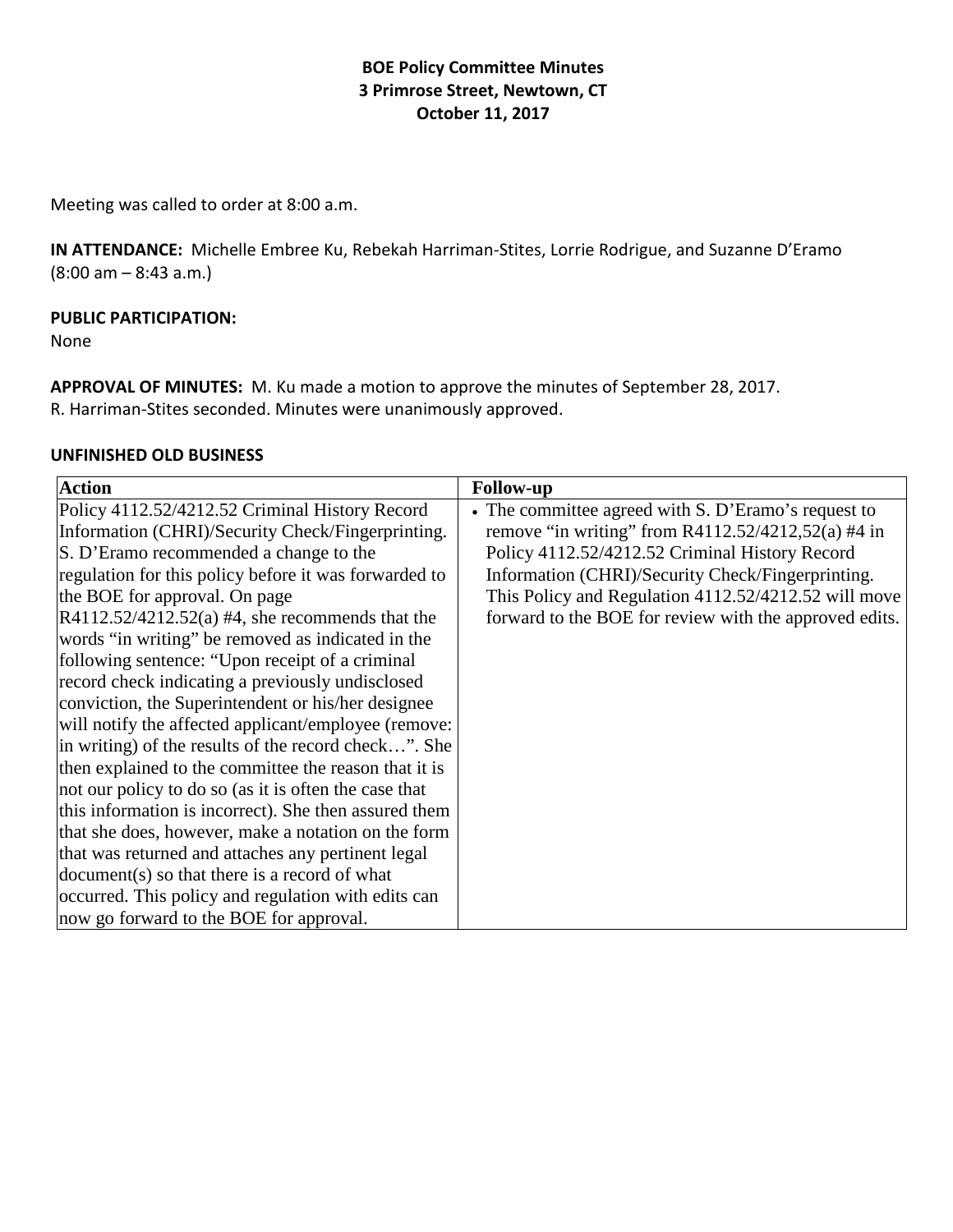| Policy 4111/4211 – Certified/Non-Certified –           | • Policy $4111/4211$ – Certified/Non-Certified –         |
|--------------------------------------------------------|----------------------------------------------------------|
| Recruitment and Selection. Our current NPS policy      | Recruitment and Selection will move forward to the       |
| on this is Policy 4-101. CABE provided possible        | BOE for review with the approved edits.                  |
| updates and S. D'Eramo liked the one with the          | • S. D'Eramo will revise our Newtown Public School       |
| heading "Another version to consider" that starts      | application to be in alignment with the following policy |
| with the sentence: "The Board of Education believes    | statement from page $P4111/4211(a)$ : "On the            |
| that the most important person in the education life   | application form, an applicant for any position in the   |
| of any student is his/her teacher." The committee      | school district shall disclose any previous relationship |
| agreed that they liked this version and there was      | with the Superintendent or any Board member.             |
| discussion as to the various edits. On page            | Previous relationships will include any business,        |
| $P4111/4211(a)$ , in the second sentence, the word     | financial, personal, political or family connections."   |
| "librarians" is to be removed and replaced with        |                                                          |
| "library media specialists". In the $3rd$ paragraph on |                                                          |
| that page, remove the $2nd$ sentence: "The Board of    |                                                          |
| Education and administration shall develop and         |                                                          |
| implement a written plan for diversifying staff        |                                                          |
| recruitment." Next remove "Optional language to        |                                                          |
| consider" and the paragraph below that starts with     |                                                          |
| "The Board wishes to avoid the appearance of" In       |                                                          |
| the paragraph below that, remove the $3^{rd}$ sentence |                                                          |
| that starts with: "This will also include school       |                                                          |
| relationships" Finally, the last paragraph on that     |                                                          |
| page shall be reworded to read: "When                  |                                                          |
| recommending a candidate to the Board of               |                                                          |
| Education, the Superintendent will disclose any prior  |                                                          |
| knowledge or relationship with any candidate           |                                                          |
| recommended for employment." It was decided not        |                                                          |
| to include any of the Appendix A or Regulation.        |                                                          |
| However it was suggested that we should create         |                                                          |
| strategies/activities for securing, supporting and     |                                                          |
| retaining minority teaching staff as outlined in       |                                                          |
| Appendix A and look to it as a guideline. This policy  |                                                          |
| with agreed upon edits can go forward to the BOE       |                                                          |
| for approval.                                          |                                                          |
| Proposed Policy from D. Petersen on "Classroom         | • The committee decided that Newtown Public Schools'     |
| Observations by Parents". The committee reviewed       | current Policy and Regulation 1250 adequately            |
| Newtown's Policy 1250 – Community Relations –          | addresses "Classroom Observations". J. McEvoy will       |
| Visits to the Schools that was adopted on May 5,       | update D. Petersen of the committee's discussion.        |
| 2015 and the regulation revised on July 21, 2016.      |                                                          |
| The committee felt that the wording of the             |                                                          |
| regulation on page 1250 (c), under "Classroom          |                                                          |
| Observations" was adequate for what was needed         |                                                          |
| and the proposed policy might not be necessary.        |                                                          |
| J. McEvoy to update D. Petersen of the discussion.     |                                                          |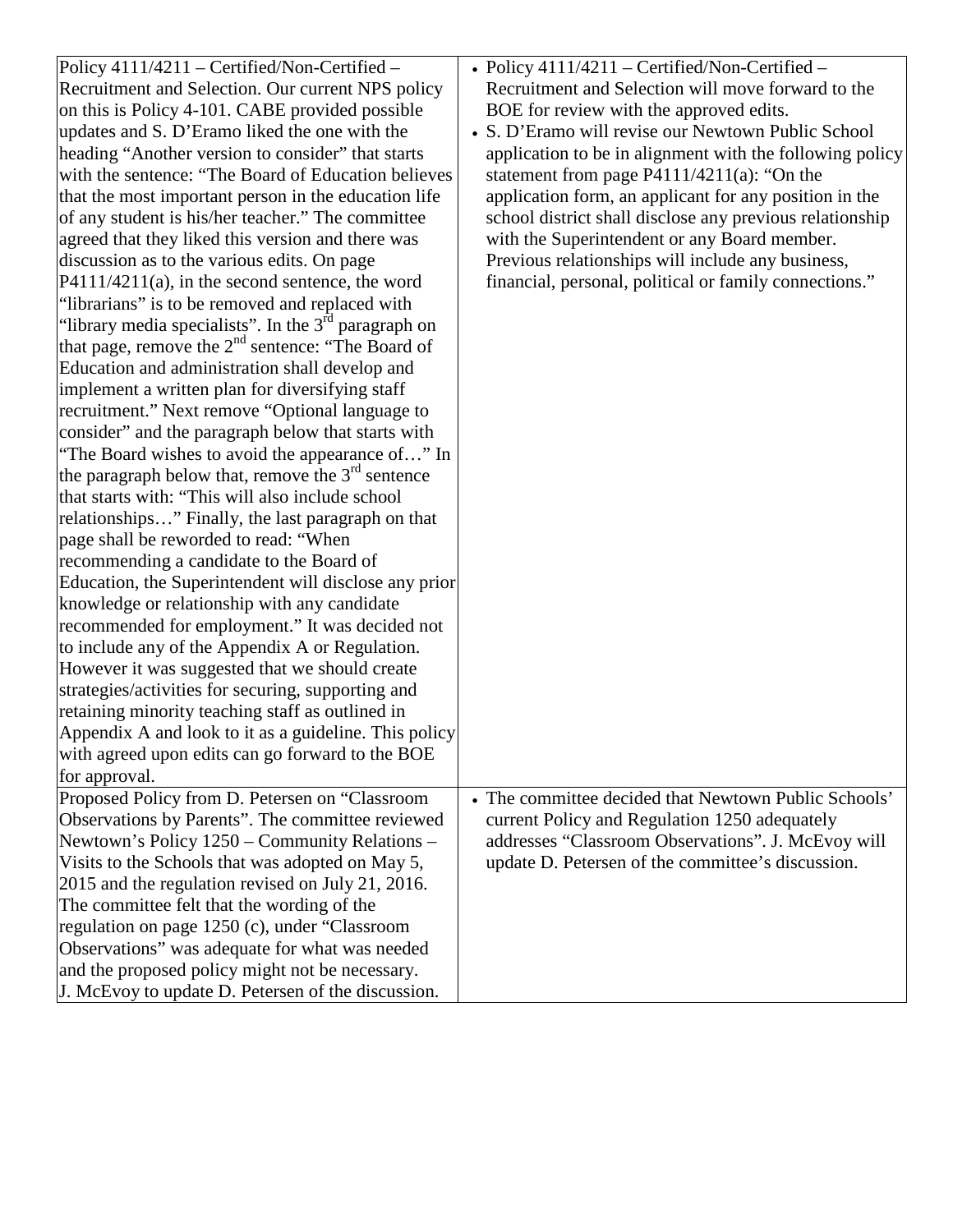| Policy 5144.1 – Use of Physical Force – Physical                | • This Policy and Regulation 5144.1 - Use of Physical   |
|-----------------------------------------------------------------|---------------------------------------------------------|
| Restraint/Seclusion. The committee reviewed this                | Force - Physical Restraint/Seclusion can move forward   |
| policy (which had been approved to go forward to                | to the BOE with approved edits.                         |
| the BOE when the 5000 series group of policies is               |                                                         |
| moved to the BOE for review) alongside CABE                     |                                                         |
| updates based on 2017 legislation. It was decided               |                                                         |
| that further input from D. Petersen was not                     |                                                         |
| necessary and the committee made the following                  |                                                         |
| changes: On page P5144.1(d) under "Required                     |                                                         |
| Training and Prevention Training Plan", that                    |                                                         |
| paragraph shall be removed and replaced with the                |                                                         |
| language, also on page P5144.1(d), from an updated              |                                                         |
| CABE version (with the header "A new policy to                  |                                                         |
| consider. P.A. 15-141 requires boards of education              |                                                         |
| to have a policy and procedure pertaining to this               |                                                         |
| topic."). The paragraph starts with the sentence:               |                                                         |
| "Training shall be provided by the Board to the                 |                                                         |
| members of the crisis intervention team for each                |                                                         |
| school in the district." Also from the updated CABE             |                                                         |
| version, on $5144.1(e)$ , add the #2 language and               |                                                         |
| remove what was in our previously approved                      |                                                         |
| version. Also on that same page, use the $1st$                  |                                                         |
| paragraph under "Crisis Intervention Teams" to                  |                                                         |
| replace the 1 <sup>st</sup> paragraph under the same heading on |                                                         |
| our previously approved version 5144.1(f). This                 |                                                         |
| policy with agreed upon edits can go forward to the             |                                                         |
| BOE for approval.                                               |                                                         |
| Policy 5141.251 - Accommodating Students with                   | • Policy $5141.251$ – Accommodating Students with       |
| Special Dietary Needs - This policy was approved at             | Special Dietary Needs. J. McEvoy to invite A. Dalton    |
| the 9/28/17 policy committee meeting to move                    | and D. Petersen for feedback and/or attendance at an    |
| forward to the BOE with the agreed upon edits. The              | upcoming policy committee meeting to discuss this       |
| committee is waiting for the review of the regulation           | regulation.                                             |
| by A. Dalton and D. Petersen. Discussion postponed              |                                                         |
| on this until feedback on the regulation is received.           |                                                         |
| Policy 6172 – Alternative Education Program – The               | • J. Policy and Regulation 6172 - Alternative Education |
| committee is waiting for T. DeJulio, K. Longobucco              | Program. J. McEvoy to invite T. DeJulio,                |
| and C. Ostar to review the revised policy and                   | K. Longobucco and C. Ostar to attend an upcoming        |
| regulation. Action postponed on this until they are             | policy committee meeting to discuss their vision for    |
| able to attend.                                                 | this program.                                           |
| Policy 5125 - Student Records: Confidentiality                  | • Policy 5125 - Student Records: Confidentiality        |
| Need to review current policy with recent update                | J. McEvoy to set up a meeting between L. Rodrigue       |
| from CABE. L. Rodrigue would like to review this                | and C. Amodeo to discuss this policy prior to a policy  |
| policy with C. Amodeo prior to a committee meeting              | committee meeting.                                      |
| as there are so many issues. J. McEvoy to set up a              |                                                         |
| meeting between L. Rodrigue and C. Amodeo to                    |                                                         |
| discuss this policy.                                            |                                                         |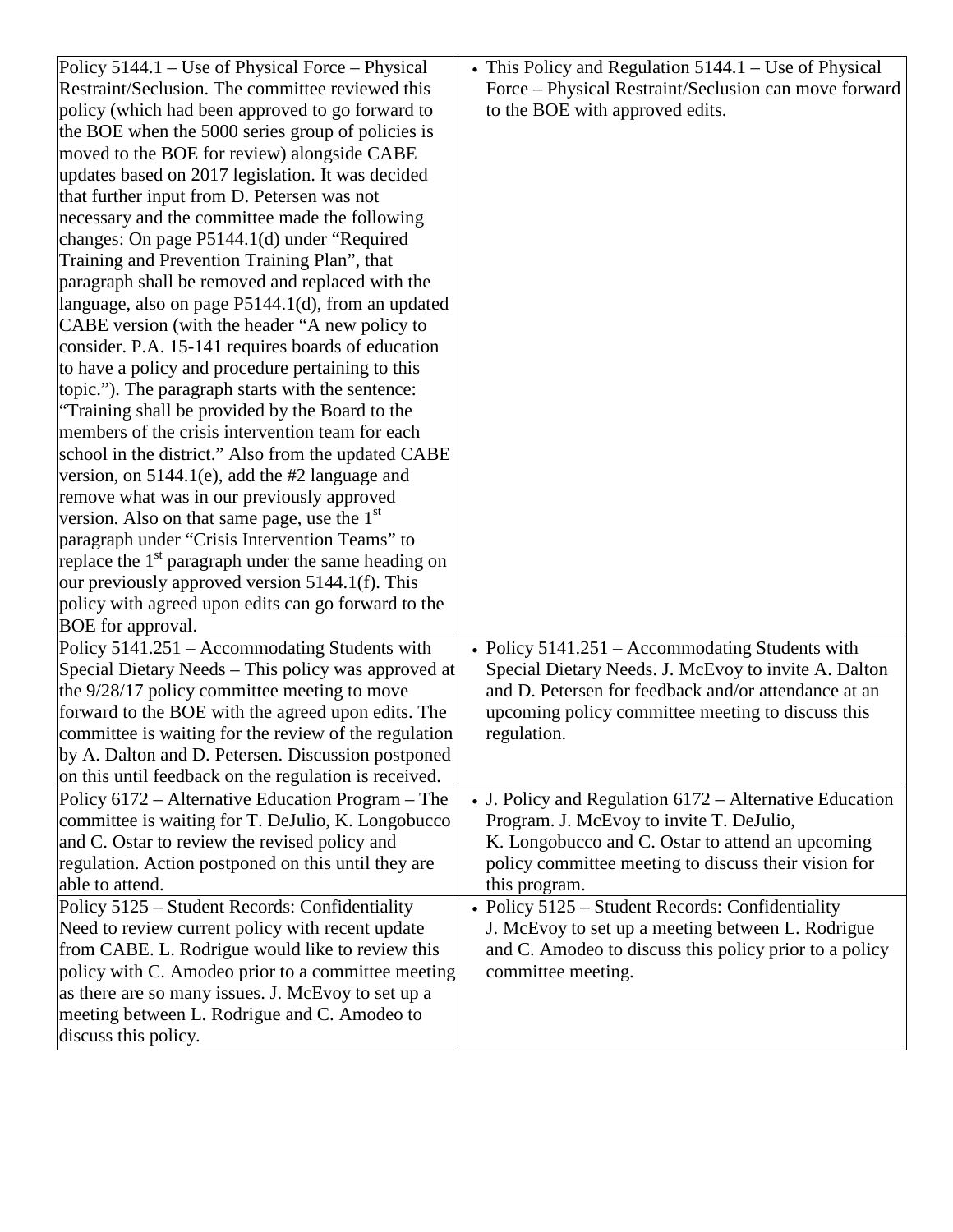| Policy 6172.4 – Parent and Family Engagement<br>• Policy $6172.4$ – Parent and Family Engagement Policy<br>Policy for Title I Students $-$<br>L. Rodrigue sent out an email to PTSA members to<br>request a meeting with those interested in reviewing<br>this policy, as well as the current policy 7-409.1.<br>L. Rodrigue has been unable to set up a meeting that<br>works for members and will discuss this after her<br>next PTSA Presidents meeting. | for Title I Students and current policy 7-409.1<br>L. Rodrigue to work on setting up a meeting with<br>interested PTSA members to review these policies and<br>provide feedback. |
|-------------------------------------------------------------------------------------------------------------------------------------------------------------------------------------------------------------------------------------------------------------------------------------------------------------------------------------------------------------------------------------------------------------------------------------------------------------|----------------------------------------------------------------------------------------------------------------------------------------------------------------------------------|
|-------------------------------------------------------------------------------------------------------------------------------------------------------------------------------------------------------------------------------------------------------------------------------------------------------------------------------------------------------------------------------------------------------------------------------------------------------------|----------------------------------------------------------------------------------------------------------------------------------------------------------------------------------|

# **NEW BUSINESS**

| <b>Action</b>                                                                                                                                                                                                                                                                                                                                                                                                                                                                                                                                                                                                                                                                                                                                                                                                                                                                                                                                                                                                                                                                   |                                                                                                                                                                                                                                                                                                                                                                                                                                                                                            |
|---------------------------------------------------------------------------------------------------------------------------------------------------------------------------------------------------------------------------------------------------------------------------------------------------------------------------------------------------------------------------------------------------------------------------------------------------------------------------------------------------------------------------------------------------------------------------------------------------------------------------------------------------------------------------------------------------------------------------------------------------------------------------------------------------------------------------------------------------------------------------------------------------------------------------------------------------------------------------------------------------------------------------------------------------------------------------------|--------------------------------------------------------------------------------------------------------------------------------------------------------------------------------------------------------------------------------------------------------------------------------------------------------------------------------------------------------------------------------------------------------------------------------------------------------------------------------------------|
| L. Rodrigue had asked the committee to discuss the<br>possible need for a policy as regards issues/requests<br>from parents to allow their child(ren) to walk to<br>another school to pick up a sibling. She was<br>wondering if there were any current policies on<br>who's allowed to pick up students from school.<br>J. McEvoy supplied the committee with the CABE<br>Policy 3541.3 Transportation – Routes and Services<br>that was sent after this request, as well as<br>Newtown's current policy on Transportation P3541<br>that was adopted on April 4, 2017. Neither of these<br>was found to be very helpful and there was<br>discussion regarding various issues regarding<br>students walking, as well as parents wanting their<br>child(ren) to be able to change buses for different<br>activities or daycare after school. It was decided that<br>there needs to be policies/protocols for these issues<br>and that we need to be flexible in an appropriate<br>way. L. Rodrigue asked J. McEvoy to set up a<br>meeting for her with T. Einhorn and J. Ross to | <b>Follow-up</b><br>L. Rodrigue to have a meeting with T. Einhorn and<br>l.<br>J. Ross to discuss the various issues regarding students<br>walking and requests from parents. Also as regards<br>parent requests for students to change buses for<br>different activities or daycare after school. They will<br>look at Newtown's Policy 3541 on page R3541(a)<br>under Transportation Item $C$ . - Limits of<br>Transportation - and L. Rodrigue will come up with<br>possible revisions. |
|                                                                                                                                                                                                                                                                                                                                                                                                                                                                                                                                                                                                                                                                                                                                                                                                                                                                                                                                                                                                                                                                                 |                                                                                                                                                                                                                                                                                                                                                                                                                                                                                            |
| discuss these issues. They need to look at<br>Newtown's Policy 3541 on page R3541(a) under                                                                                                                                                                                                                                                                                                                                                                                                                                                                                                                                                                                                                                                                                                                                                                                                                                                                                                                                                                                      |                                                                                                                                                                                                                                                                                                                                                                                                                                                                                            |
| Transportation Item C. - Limits of Transportation -<br>and come up with possible revisions.                                                                                                                                                                                                                                                                                                                                                                                                                                                                                                                                                                                                                                                                                                                                                                                                                                                                                                                                                                                     |                                                                                                                                                                                                                                                                                                                                                                                                                                                                                            |

### **UPDATE FROM THE SUPERINTENDENT**

| <b>Action</b>                                         | <b>Follow-up</b>                                     |
|-------------------------------------------------------|------------------------------------------------------|
| L. Rodrigue met with M. Memoli to discuss revising  . | M. Memoli will revise the regulation for Policy      |
| the proposed regulation for Policy $5114.21 - Code$   | 5114.21 – Code of Conduct for Participation in       |
| of Conduct for Participation in Extracurricular       | Extracurricular Activities and submit to L. Rodrigue |
| <b>Activities</b>                                     | for review.                                          |